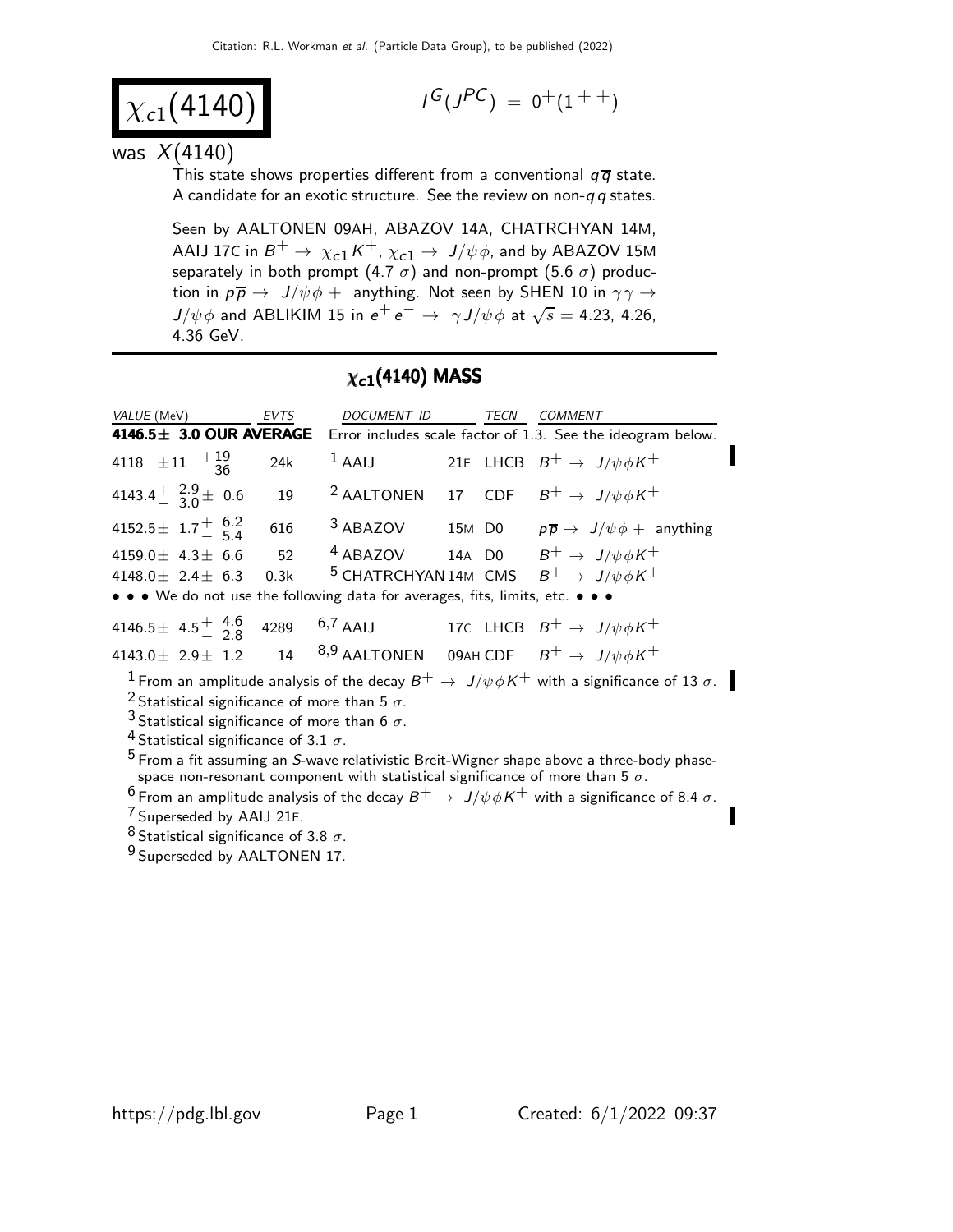

## $\chi_{c1}(4140)$  WIDTH

| VALUE (MeV)                                                                                                                                                                                                                                                                                                                                                                                                                                                                                                                                                                                                                                                                                                                                | <b>EVTS</b> | DOCUMENT ID           |  | TECN | <b>COMMENT</b>                                                    |  |
|--------------------------------------------------------------------------------------------------------------------------------------------------------------------------------------------------------------------------------------------------------------------------------------------------------------------------------------------------------------------------------------------------------------------------------------------------------------------------------------------------------------------------------------------------------------------------------------------------------------------------------------------------------------------------------------------------------------------------------------------|-------------|-----------------------|--|------|-------------------------------------------------------------------|--|
| 19 $\pm$ $\frac{7}{5}$ OUR AVERAGE                                                                                                                                                                                                                                                                                                                                                                                                                                                                                                                                                                                                                                                                                                         |             |                       |  |      |                                                                   |  |
| 162 $\pm 21 + \frac{24}{49}$                                                                                                                                                                                                                                                                                                                                                                                                                                                                                                                                                                                                                                                                                                               | 24k         | $1$ AAIJ              |  |      | 21E LHCB $B^+ \rightarrow J/\psi \phi K^+$                        |  |
| $15.3^{+10.4}_{-6.1} \pm 2.5$                                                                                                                                                                                                                                                                                                                                                                                                                                                                                                                                                                                                                                                                                                              | 19          | <sup>2</sup> AALTONEN |  |      | 17 CDF $B^+ \rightarrow J/\psi \phi K^+$                          |  |
| $16.3 \pm 5.6 \pm 11.4$                                                                                                                                                                                                                                                                                                                                                                                                                                                                                                                                                                                                                                                                                                                    | 616         | <sup>3</sup> ABAZOV   |  |      | 15M D0 $p\overline{p} \rightarrow J/\psi \phi +$ anything         |  |
| 20 $\pm 13 + \frac{3}{8}$                                                                                                                                                                                                                                                                                                                                                                                                                                                                                                                                                                                                                                                                                                                  | 52          | <sup>4</sup> ABAZOV   |  |      | 14A DO $B^+ \rightarrow J/\psi \phi K^+$                          |  |
| 28 $+15$ $\pm 19$                                                                                                                                                                                                                                                                                                                                                                                                                                                                                                                                                                                                                                                                                                                          | 0.3k        |                       |  |      | <sup>5</sup> CHATRCHYAN 14M CMS $B^+ \rightarrow J/\psi \phi K^+$ |  |
| • • • We do not use the following data for averages, fits, limits, etc. • • •                                                                                                                                                                                                                                                                                                                                                                                                                                                                                                                                                                                                                                                              |             |                       |  |      |                                                                   |  |
| 83 ± 21 $^{+21}_{-14}$ 4289 6,7 AAIJ 17C LHCB $B^+ \to J/\psi \phi K^+$                                                                                                                                                                                                                                                                                                                                                                                                                                                                                                                                                                                                                                                                    |             |                       |  |      |                                                                   |  |
| 11.7 <sup>+</sup> $^{8.3}_{-}$ 5.0 <sup>+</sup> 3.7 14 <sup>8,9</sup> AALTONEN 09AH CDF $B^+ \rightarrow J/\psi \phi K^+$                                                                                                                                                                                                                                                                                                                                                                                                                                                                                                                                                                                                                  |             |                       |  |      |                                                                   |  |
| $^1$ From an amplitude analysis of the decay $B^+ \to \ J/\psi \phi K^+$ with a significance of 13 $\sigma$ . $\blacksquare$<br><sup>2</sup> Statistical significance of more than 5 $\sigma$ .<br><sup>3</sup> Statistical significance of more than 6 $\sigma$ .<br><sup>4</sup> Statistical significance of 3.1 $\sigma$ .<br>$5$ From a fit assuming an S-wave relativistic Breit-Wigner shape above a three-body phase-<br>space non-resonant component with statistical significance of more than 5 $\sigma$ .<br>$^6$ From an amplitude analysis of the decay $B^+ \to \, J/\psi \phi K^+$ with a significance of 8.4 $\sigma$ .<br><sup>/</sup> Superseded by AAIJ 21E.<br><sup>8</sup> Statistical significance of 3.8 $\sigma$ . |             |                       |  |      |                                                                   |  |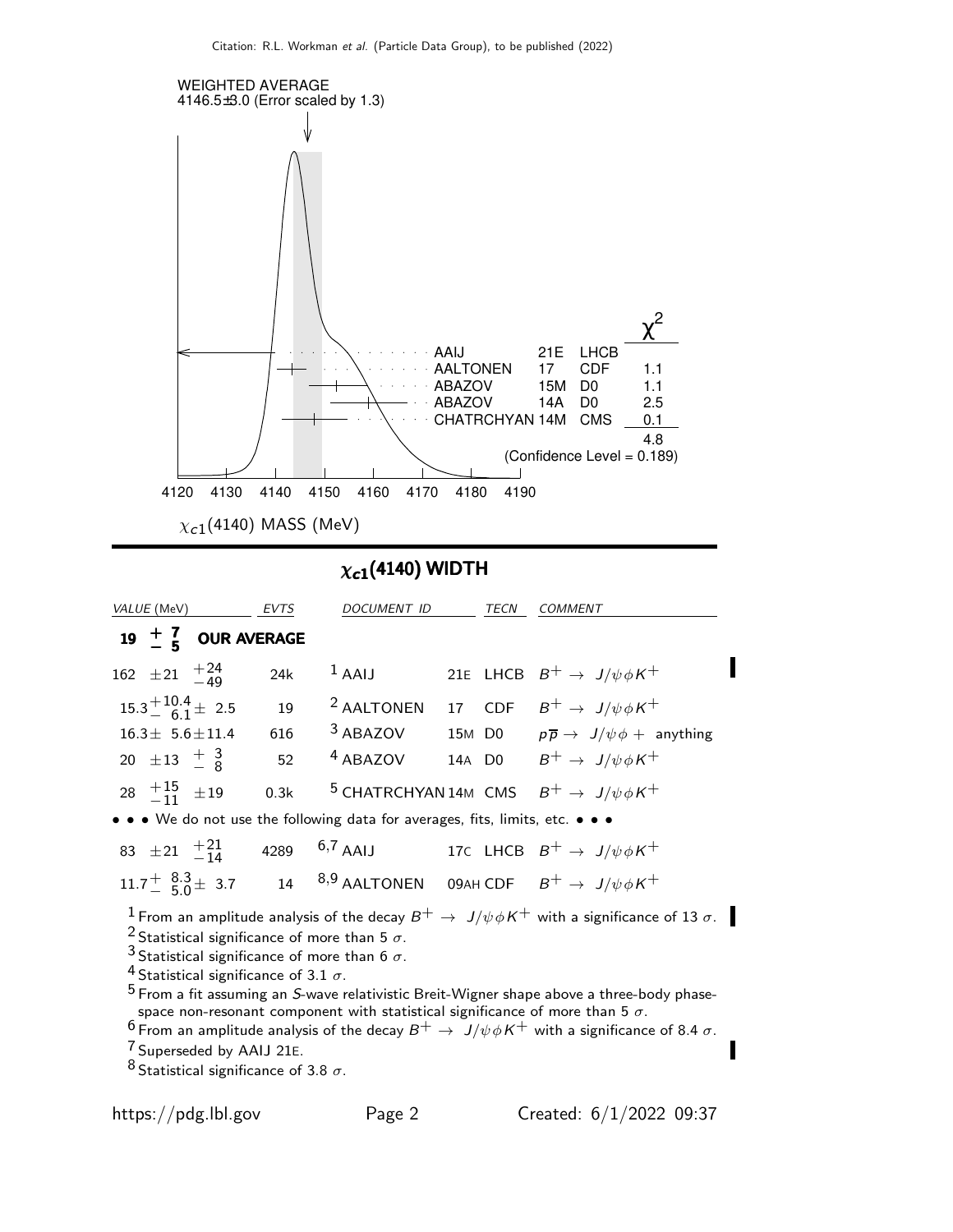9 Superseded by AALTONEN 17.

#### $\chi_{c1}(4140)$  DECAY MODES

|              | Mode                     | Fraction $(\Gamma_i/\Gamma)$ |
|--------------|--------------------------|------------------------------|
|              | $\Gamma_1$ $J/\psi \phi$ | seen                         |
| $\Gamma_{2}$ | $\gamma \gamma$          | not seen                     |

## $\chi_{c1}(4140)$  Γ(i)Γ $(\gamma\gamma)/$ Γ(total)

| $\Gamma(\gamma\gamma) \times \Gamma(J/\psi\phi)/\Gamma_{\text{total}}$        |     |                                                                        |  |      |                                                      | $\Gamma_2\Gamma_1/\Gamma$ |
|-------------------------------------------------------------------------------|-----|------------------------------------------------------------------------|--|------|------------------------------------------------------|---------------------------|
| <i>VALUE</i> (eV)                                                             | CL% | DOCUMENT ID                                                            |  | TECN | <b>COMMENT</b>                                       |                           |
| $<$ 41                                                                        | 90  | <sup>1</sup> SHEN 10 BELL 10.6 $e^+e^- \rightarrow e^+e^- J/\psi \phi$ |  |      |                                                      |                           |
| • • • We do not use the following data for averages, fits, limits, etc. • • • |     |                                                                        |  |      |                                                      |                           |
| < 6                                                                           | 90  | $2$ SHEN                                                               |  |      | 10 BELL 10.6 $e^+e^- \rightarrow e^+e^- J/\psi \phi$ |                           |
| $\frac{1}{2}$ For $J^P = 0^+$ .<br>$^2$ For $J^P = 2^+$ .                     |     |                                                                        |  |      |                                                      |                           |

# $\chi_{c1}(4140)$  BRANCHING RATIOS

| $\Gamma(J/\psi\phi)/\Gamma_{\rm total}$                                                                                                                                                                                                                                                                                                                                                                                                                                                                                                                                                                                                                                                                                                                                                                                                                                                                                                                                                                                                                                                                                |             |                                    |        |             | $\mathsf{\Gamma}_1/\mathsf{\Gamma}$                                                           |  |
|------------------------------------------------------------------------------------------------------------------------------------------------------------------------------------------------------------------------------------------------------------------------------------------------------------------------------------------------------------------------------------------------------------------------------------------------------------------------------------------------------------------------------------------------------------------------------------------------------------------------------------------------------------------------------------------------------------------------------------------------------------------------------------------------------------------------------------------------------------------------------------------------------------------------------------------------------------------------------------------------------------------------------------------------------------------------------------------------------------------------|-------------|------------------------------------|--------|-------------|-----------------------------------------------------------------------------------------------|--|
| <b>VALUE</b>                                                                                                                                                                                                                                                                                                                                                                                                                                                                                                                                                                                                                                                                                                                                                                                                                                                                                                                                                                                                                                                                                                           | <b>EVTS</b> | DOCUMENT ID                        |        | <b>TECN</b> | <b>COMMENT</b>                                                                                |  |
| seen                                                                                                                                                                                                                                                                                                                                                                                                                                                                                                                                                                                                                                                                                                                                                                                                                                                                                                                                                                                                                                                                                                                   | 24k         | $1$ AAIJ                           |        |             | 21E LHCB $B^+ \rightarrow J/\psi \phi K^+$                                                    |  |
| seen                                                                                                                                                                                                                                                                                                                                                                                                                                                                                                                                                                                                                                                                                                                                                                                                                                                                                                                                                                                                                                                                                                                   | 616         | <sup>2</sup> ABAZOV                | 15M D0 |             | $p\overline{p} \rightarrow J/\psi \phi + \text{anything}$                                     |  |
| seen                                                                                                                                                                                                                                                                                                                                                                                                                                                                                                                                                                                                                                                                                                                                                                                                                                                                                                                                                                                                                                                                                                                   | 52          | $3$ ABAZOV                         |        |             | 14A DO $B^+ \rightarrow J/\psi \phi K^+$                                                      |  |
| seen                                                                                                                                                                                                                                                                                                                                                                                                                                                                                                                                                                                                                                                                                                                                                                                                                                                                                                                                                                                                                                                                                                                   | 0.3k        |                                    |        |             | <sup>4</sup> CHATRCHYAN 14M CMS $B^+ \rightarrow J/\psi \phi K^+$                             |  |
| seen                                                                                                                                                                                                                                                                                                                                                                                                                                                                                                                                                                                                                                                                                                                                                                                                                                                                                                                                                                                                                                                                                                                   | 14          | <sup>5</sup> AALTONEN              |        | 09AH CDF    | $B^+ \rightarrow J/\psi \phi K^+$                                                             |  |
| • • We do not use the following data for averages, fits, limits, etc. • • •                                                                                                                                                                                                                                                                                                                                                                                                                                                                                                                                                                                                                                                                                                                                                                                                                                                                                                                                                                                                                                            |             |                                    |        |             |                                                                                               |  |
| seen<br>not seen                                                                                                                                                                                                                                                                                                                                                                                                                                                                                                                                                                                                                                                                                                                                                                                                                                                                                                                                                                                                                                                                                                       | 4289        | $6,7$ AAIJ<br><sup>8</sup> ABLIKIM |        |             | 17C LHCB $B^+ \rightarrow J/\psi \phi K^+$<br>15 BES3 $e^+e^- \rightarrow \gamma \phi J/\psi$ |  |
| not seen                                                                                                                                                                                                                                                                                                                                                                                                                                                                                                                                                                                                                                                                                                                                                                                                                                                                                                                                                                                                                                                                                                               |             | $9$ AAIJ                           |        |             | 12AA LHCB $pp \rightarrow B^+ X$ at 7 TeV                                                     |  |
| $^1$ From an amplitude analysis of the decay $B^+ \to \ J/\psi \phi K^+$ with a significance of 13 $\sigma$ .<br><sup>2</sup> Statistical significance of more than 6 $\sigma$ .<br><sup>3</sup> ABAZOV 14A reports B $(B^+ \to \chi_{c1}(4140)K^+ \to J/\psi \phi K^+)/B(B^+ \to J/\psi \phi K^+)$<br>= $(19 \pm 7 \pm 4)\%$ with 3.1 $\sigma$ signficance.<br>$^4$ From a fit assuming an S-wave relativistic Breit-Wigner shape above a three-body phase-<br>space non-resonant component with statistical significance of more than 5 $\sigma$ .<br><sup>5</sup> Statistical significance of 3.8 $\sigma$ .<br>$^6$ From an amplitude analysis of the decay $B^+ \to \ J/\psi \phi K^+$ with a significance of 8.4 $\sigma$ .<br><sup>7</sup> Superseded by AAIJ 21E.<br>${}^{8}$ Reported $\sigma(e^+e^- \to \gamma \chi_{c1}(4140)) \cdot B(\chi_{c1}(4140) \to J/\psi \phi) < 0.35$ , 0.28, and 0.33 pb at 4.23, 4.26, and 4.36 GeV, respectively, at 90% CL.<br>$^9$ Reported B( $B^+ \to \chi_{c1}(4140)K^+$ )·B( $\chi_{c1}(4140) \to J/\psi \phi)/$ B( $B^+ \to J/\psi \phi K^+$ ) $<$<br>$0.07$ at 90% CL. |             |                                    |        |             |                                                                                               |  |
| $\Gamma(\gamma\gamma)/\Gamma_{\rm total}$<br><b>VALUE</b>                                                                                                                                                                                                                                                                                                                                                                                                                                                                                                                                                                                                                                                                                                                                                                                                                                                                                                                                                                                                                                                              |             | <b>DOCUMENT ID</b>                 |        | TECN        | $\mathsf{\Gamma}_2/\mathsf{\Gamma}$<br><b>COMMENT</b>                                         |  |
| not seen                                                                                                                                                                                                                                                                                                                                                                                                                                                                                                                                                                                                                                                                                                                                                                                                                                                                                                                                                                                                                                                                                                               |             | <b>SHEN</b>                        | 10     | <b>BELL</b> | 10.6 $e^+e^- \rightarrow e^+e^- J/\psi \phi$                                                  |  |

https://pdg.lbl.gov Page 3 Created: 6/1/2022 09:37